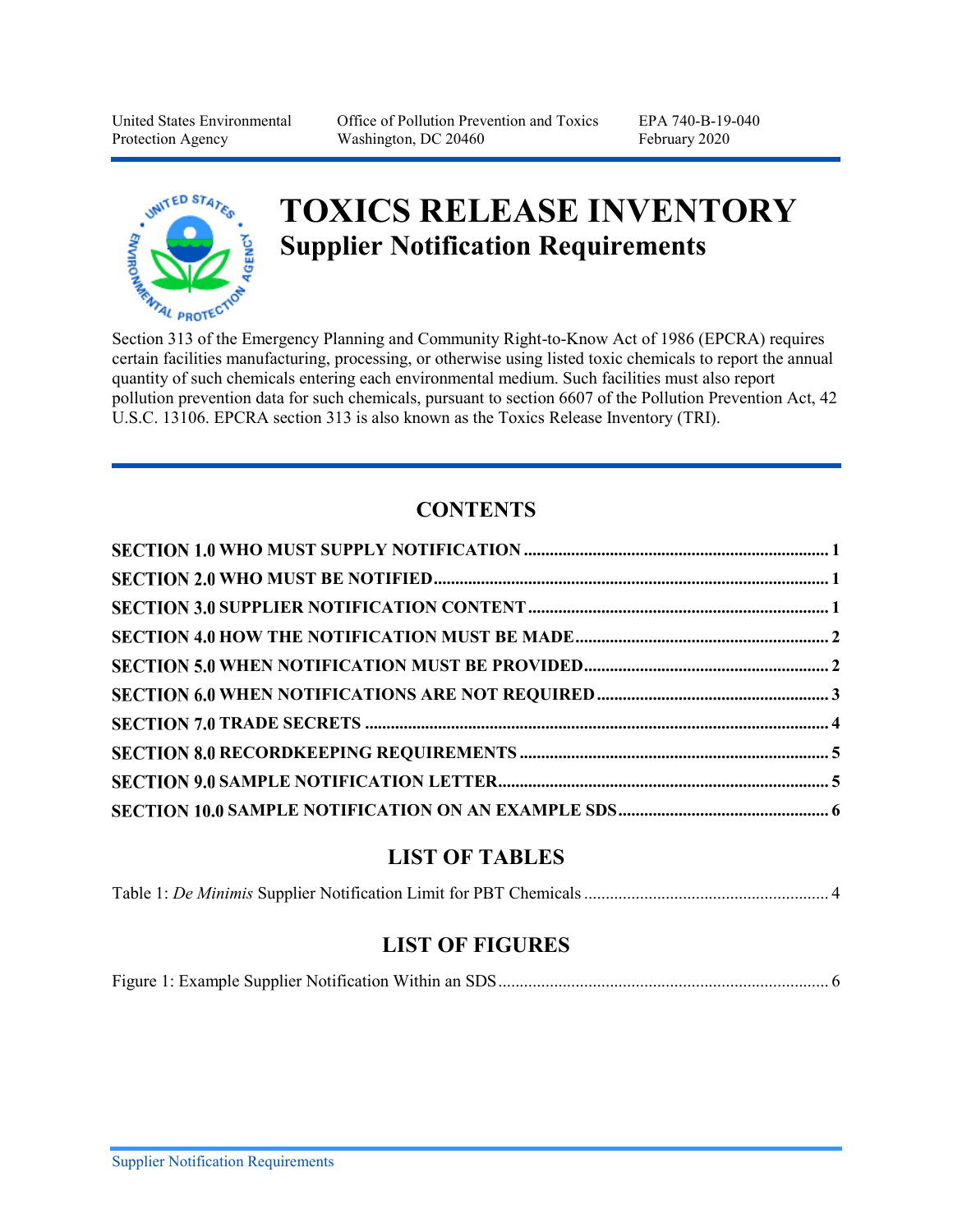#### **DISCLAIMER**

This guidance document is intended to assist industry with EPCRA section 313 supplier notification requirements. These recommendations do not supersede any statutory or regulatory requirements, are subject to change, and are not independently binding on either EPA or covered facilities. Additionally, if a conflict exists between guidance on this site and the statutory or regulatory requirements, the conflict must be resolved in favor of the statute or regulation.

Although EPA encourages industry to consider these recommendations, in reviewing this document, industry should be aware that these recommendations were developed to address common circumstances at typical facilities. Facilities are encouraged to contact the Agency with any additional or clarifying questions about the recommendations in this document, or if the facility believes that EPA has incorrectly characterized a particular process or recommendation.

For general instruction regarding compliance with EPCRA section 313 requirements and form completion, please see the most recent version of the Toxic Chemical Release Inventory Reporting Forms and Instructions, available at: https://ofmpub.epa.gov/apex/guideme ext/f?p=guideme:rfi-home.

Additional guidance documents, including industry specific and chemical specific guidance documents, are also available on TRI's GuideME website: [https://ofmpub.epa.gov/apex/guideme\\_ext/f?p=guideme:gd-list](https://ofmpub.epa.gov/apex/guideme_ext/f?p=guideme:gd-list)

#### **OVERVIEW**

EPA requires some suppliers of mixtures or other trade name products containing one or more of the EPCRA section 313 chemicals to notify their customers.

This document explains which suppliers must notify their customers, who must be notified, what form the notice must take, and when it must be sent.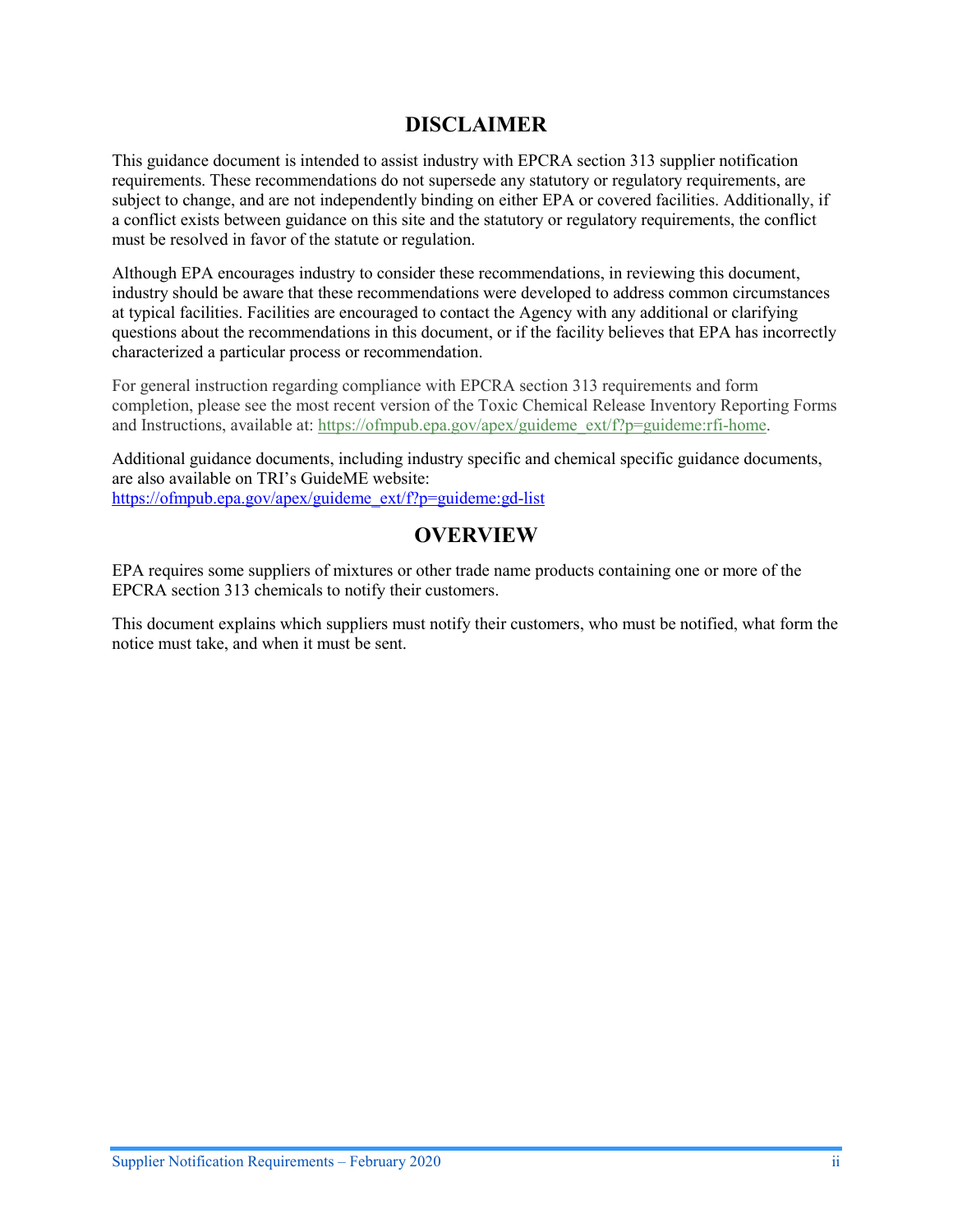# **SECTION 1.0 WHO MUST SUPPLY NOTIFICATION**

<span id="page-2-0"></span>You are covered by the section 313 supplier notification requirements if you own or operate a facility which meets all of the following criteria:

- Your facility is in a North American Industry Classification System (NAICS) code that corresponds to Standard Industrial Classification [SIC] codes 20-39;
- You manufacture (including import) or process an EPCRA section 313 chemical; and
- You sell or otherwise distribute a mixture or other trade name product containing the EPCRA section 313 chemical to either:
	- o A facility in a covered NAICS code (see the TRI Reporting Forms and Instructions Table I).
	- o A person that then may sell the same mixture or other trade name product to a firm in a covered NAICS code (see the TRI Reporting Forms and Instructions Table I).

Note that you may be covered by the supplier notification rules even if you are not covered by the section 313 release reporting requirements. For example, even if you have fewer than 10 fulltime employees or do not manufacture or process any of the EPCRA section 313 chemicals in sufficient quantities to trigger the release and other waste management reporting requirements, you may still be required to notify certain customers.

# **SECTION 2.0 WHO MUST BE NOTIFIED**

<span id="page-2-1"></span>Industries whose primary NAICS code does not correspond to SIC codes 20 through 39 are not required to initiate the distribution of notifications for EPCRA section 313 chemicals in mixtures or other trade name products that they send to their customers.

However, if these facilities receive notifications from their suppliers about EPCRA section 313 chemicals in mixtures or other trade name products, they should forward the notifications with the EPCRA section 313 chemicals they send to other covered users.

An example would be if you sold a lacquer containing toluene to distributors who then may sell the product to other manufacturers. The distributors are not in a covered NAICS code, but because they sell the product to companies in covered NAICS codes, they must be notified so that they may pass the notice along to their customers, as required.

The language of the supplier notification requirements covers mixtures or other trade name products that are sold or otherwise distributed. The "otherwise distributes" language includes intra-company transfers and, therefore, the supplier notification requirements at 40 CFR Section 372.45 apply.

## **SECTION 3.0 SUPPLIER NOTIFICATION CONTENT**

<span id="page-2-2"></span>The supplier notification must include the following information:

- A statement that the mixture or other trade name product contains an EPCRA section 313 chemical or chemicals subject to the reporting requirements of EPCRA section 313 (40 CFR 372);
- The name of each EPCRA section 313 chemical and the associated Chemical Abstracts Service (CAS) registry number of each chemical if applicable. (CAS numbers are not used for chemical categories, since they can represent several individual EPCRA section 313 chemicals.); and
- The percentage, by weight, of each EPCRA section 313 chemical (or all EPCRA section 313 chemicals within a listed category) contained in the mixture or other trade name product.
- For example, if a mixture contains a chemical (i.e., 12 percent zinc oxide) that is a member of a reportable EPCRA section 313 chemical category (i.e., zinc compounds), the notification must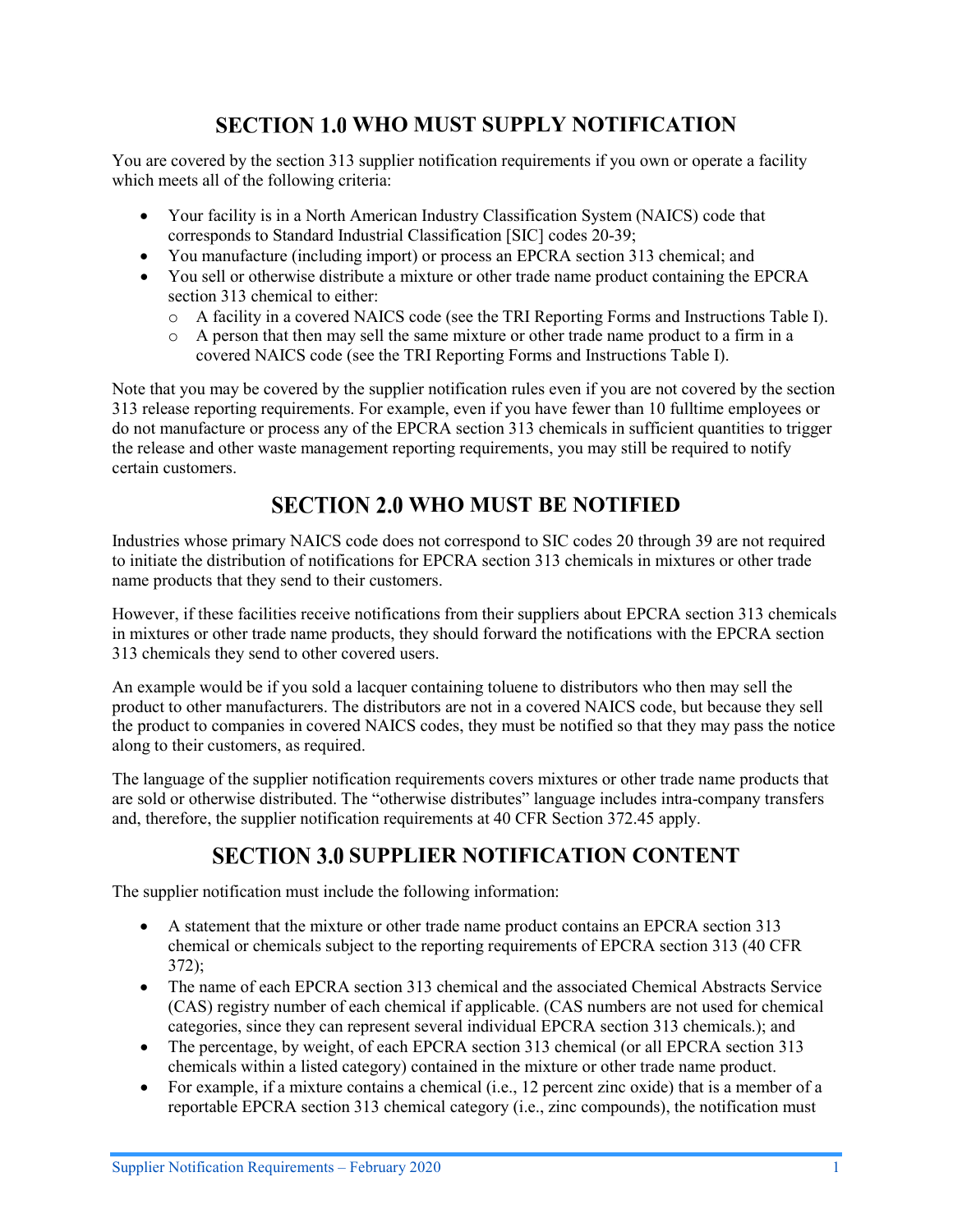indicate that the mixture contains a zinc compound at 12 percent by weight. Supplying only the weight percent of the parent metal (zinc) does not fulfill the requirement. The customer must be told the weight percent of the entire compound within an EPCRA section 313 chemical category present in the mixture.

## **SECTION 4.0 HOW THE NOTIFICATION MUST BE MADE**

<span id="page-3-0"></span>The required notification must be provided at least annually in writing. Acceptable forms of notice include letters, product labeling, and product literature distributed to customers. If you are required to prepare and distribute a Safety Data Sheet (SDS) for the mixture under the Occupational Safety and Health Act (OSHA) Hazard Communication Standard, your section 313 notification must be attached to the SDS or the SDS must be modified to include the required information. A sample letter and recommended text for inclusion in an SDS appear i[n Section 9.0](#page-6-1) an[d Section 10.0.](#page-7-0)

You must make it clear to your customers that any copies or redistribution of the SDS or other form of notification must include the section 313 notice. In other words, your customers should understand their requirement to include the section 313 notification if they give your SDS to their customers.

# **SECTION 5.0 WHEN NOTIFICATION MUST BE PROVIDED**

<span id="page-3-1"></span>You must notify each customer receiving a mixture or other trade name product containing an EPCRA section 313 chemical with the first shipment of each calendar year. You may send the notice with subsequent shipments as well, but it is required that you send it with the first shipment each year. Once customers have been provided with an SDS containing the section 313 information, you may refer to the SDS by a written letter in subsequent years (as long as the SDS is current).

If EPA adds EPCRA section 313 chemicals to the section 313 list, and your products contain the newly added EPCRA section 313 chemicals, notify your customers with the first shipment made during the next calendar year following EPA's final decision to add the chemical to the list. For example, if EPA adds chemical ABC to the list effective for reporting year 2019, supplier notification for chemical ABC would have begun with the first shipment in 2019.

You must send a new or revised notice to your customers if you:

- Change a mixture or other trade name product by adding, removing, or changing the percentage by weight of an EPCRA section 313 chemical; or
- Discover that your previous notification did not properly identify the EPCRA section 313 chemicals in the mixture or correctly indicate the percentage by weight.

In these cases, you must:

- Supply a new or revised notification within 30 days of a change in the product or the discovery of misidentified EPCRA section 313 chemical(s) in the mixture or incorrect percentages by weight; and
- Identify in the notification the prior shipments of the mixture or product in that calendar year to which the new notification applies (e.g., if the revised notification is made on August 12, indicate which shipments were affected during the period January 1-August 12).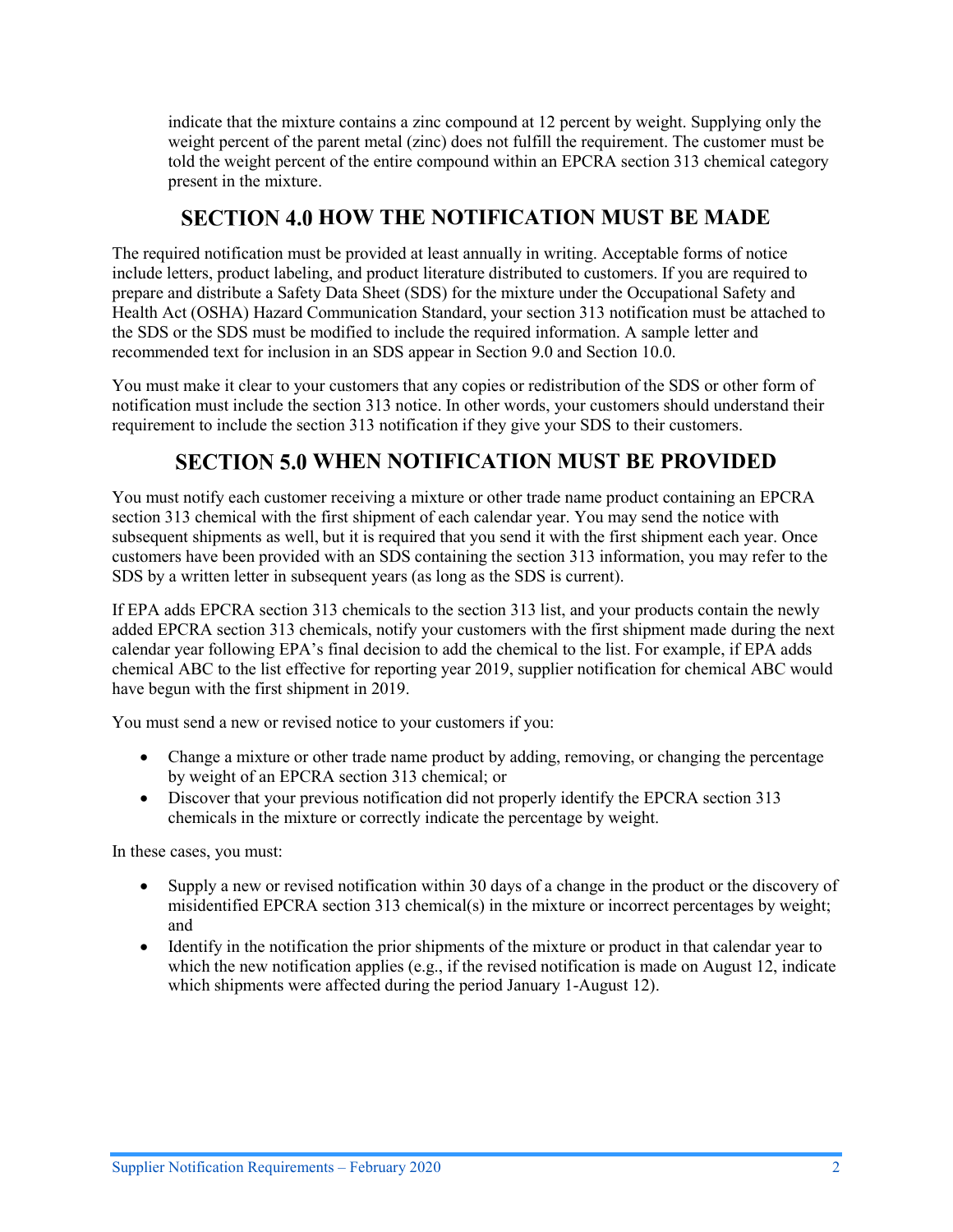## **SECTION 6.0 WHEN NOTIFICATIONS ARE NOT REQUIRED**

<span id="page-4-0"></span>Supplier notification is not required for a "pure" EPCRA section 313 chemical unless a trade name is used. The identity of the EPCRA section 313 chemical will be known based on label information.

You are not required to make a "negative declaration." That is, you are not required to indicate that a product contains no EPCRA section 313 chemicals.

If your mixture or other trade name product contains one of the EPCRA section 313 chemicals, you are not required to notify your customers if:

- Your mixture or other trade name product contains the EPCRA section 313 chemical in percentages by weight of less than the following levels (These are known as *de minimis* levels)
	- o 0.1 percent if the EPCRA section 313 chemical is defined as an "OSHA carcinogen;"
	- o 1 percent for other EPCRA section 313 chemicals.

*De minimis* levels for each EPCRA section 313 chemical and chemical category are listed in the TRI Reporting Forms and Instructions Table II. PBT chemicals are not eligible for the *de minimis* exemption. Therefore, *de minimis* levels are not provided for these chemicals in TRI Reporting Forms and Instructions Table II. However, for purposes of supplier notification requirements only, such notification is not required when the following PBT chemicals are contained in mixtures below their respective *de minimis* levels listed in [Table 1.](#page-5-1)

- Your mixture or other trade name product is one of the following:
	- o An article that does not release an EPCRA section 313 chemical under normal conditions of processing or otherwise use.
	- o Foods, drugs, cosmetics, alcoholic beverages, tobacco, or tobacco products packaged for distribution to the general public.
	- o Any consumer product, as the term is defined in the Consumer Product Safety Act, packaged for distribution to the general public. For example, if you mix or package one-gallon cans of paint designed for use by the general public, notification is not required.
- A waste sent off site for further waste management. The supplier notification requirements apply only to mixtures and trade name products. They do not apply to wastes.
- You are initiating distribution of a mixture or other trade name product containing one or more EPCRA section 313 chemicals and your facility is in any of the covered SIC codes added during the 1997 industry expansion rulemaking, including facilities whose SIC code is within SIC major group codes 10 (except 1011, 1081, and 1094), 12 (except 1241); industry codes 4911 (limited to facilities that combust coal and/or oil for the purpose of generating power for distribution in commerce), 4931 (limited to facilities that combust coal and/or oil for the purpose of generating power for distribution in commerce), or 4939 (limited to facilities that combust coal and/or oil for the purpose of generating power for distribution in commerce); or 4953 (limited to facilities regulated under the Resource Conservation and Recovery Act, subtitle C, 42 U.S.C. Section 6921 et seq.) or 5169, or 5171, or 7389 (limited to facilities primarily engaged in solvents recovery services on a contract or fee basis).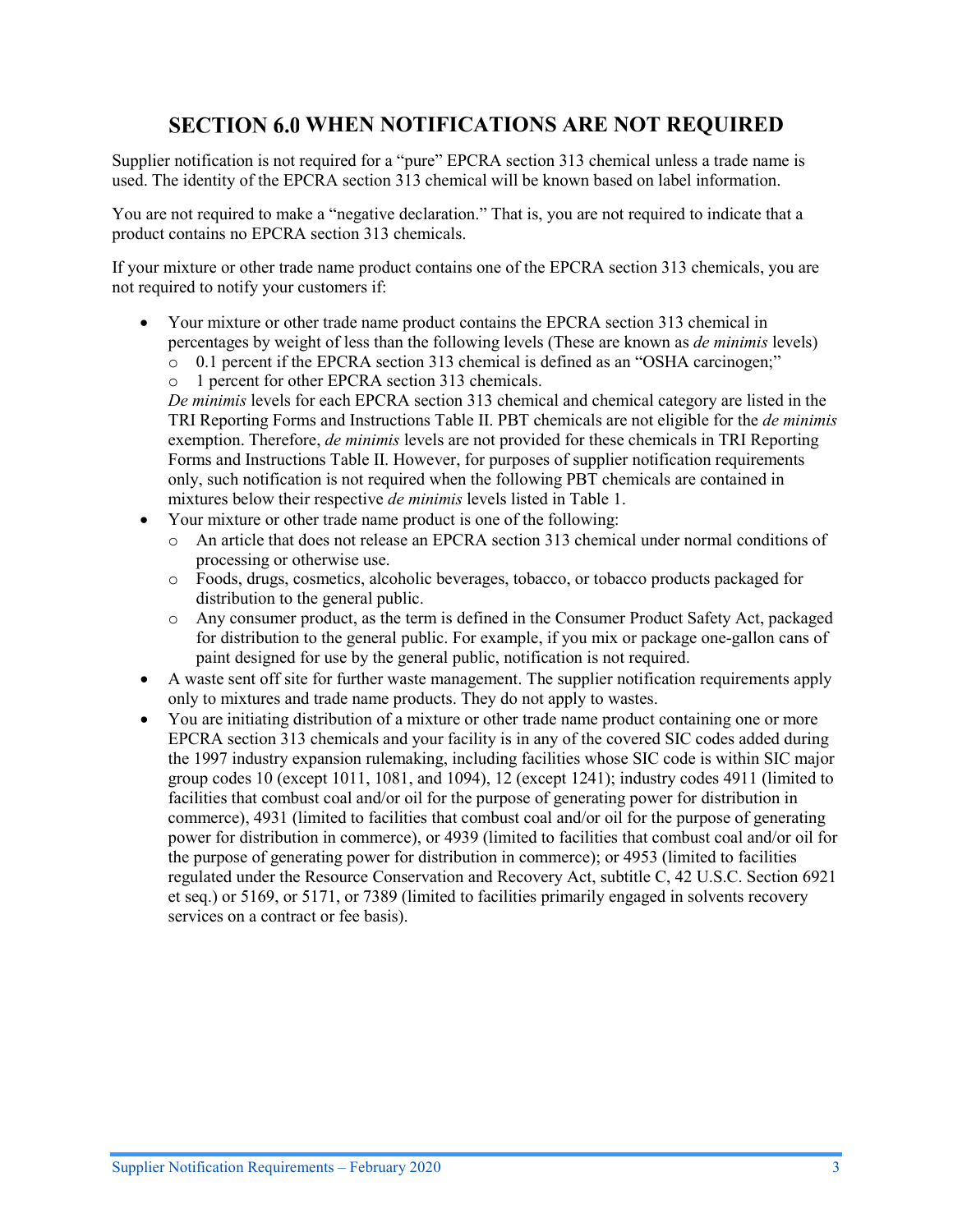| <b>Chemical or Chemical Category Name</b>                                                                                                                                                                                                                                              | <b>CAS Number</b><br>or Chemical<br><b>Category Code</b> | <b>Supplier</b><br><b>Notification</b><br>Limit $(\% )$ |
|----------------------------------------------------------------------------------------------------------------------------------------------------------------------------------------------------------------------------------------------------------------------------------------|----------------------------------------------------------|---------------------------------------------------------|
| Aldrin                                                                                                                                                                                                                                                                                 | $309 - 00 - 2$                                           | 1.0                                                     |
| Benzo[g,h,i]perylene                                                                                                                                                                                                                                                                   | 191-24-2                                                 | 1.0                                                     |
| Chlordane                                                                                                                                                                                                                                                                              | 57-74-9                                                  | 0.1                                                     |
| Dioxin and dioxin-like compounds (manufacturing; and the processing<br>or otherwise use of dioxin and dioxin-like compounds if the dioxin and<br>dioxin-like compounds are present as contaminants in a chemical and if<br>they were created during the manufacturing of that chemical | N <sub>150</sub>                                         | $1.0*$                                                  |
| Heptachlor                                                                                                                                                                                                                                                                             | $76 - 44 - 8$                                            | 0.1                                                     |
| Hexachlorobenzene                                                                                                                                                                                                                                                                      | $118 - 74 - 1$                                           | 0.1                                                     |
| Isodrin                                                                                                                                                                                                                                                                                | $465 - 73 - 6$                                           | 1.0                                                     |
| Lead                                                                                                                                                                                                                                                                                   | 7439-92-1                                                | 0.1                                                     |
| Lead compounds                                                                                                                                                                                                                                                                         | N420                                                     | $0.1**$                                                 |
| Mercury                                                                                                                                                                                                                                                                                | 7439-97-6                                                | 1.0                                                     |
| Mercury compounds                                                                                                                                                                                                                                                                      | N458                                                     | 1.0                                                     |
| Methoxychlor                                                                                                                                                                                                                                                                           | $72 - 43 - 5$                                            | 1.0                                                     |
| Octachlorostyrene                                                                                                                                                                                                                                                                      | 29082-74-4                                               | 1.0                                                     |
| Pendimethalin                                                                                                                                                                                                                                                                          | 40087-42-1                                               | 1.0                                                     |
| Pentachlorobenzene                                                                                                                                                                                                                                                                     | 608-93-5                                                 | 1.0                                                     |
| Polychlorinated biphenyls (PCBs)                                                                                                                                                                                                                                                       | 1336-36-3                                                | 0.1                                                     |
| Polycyclic aromatic compounds category                                                                                                                                                                                                                                                 | N590                                                     | $0.1***$                                                |
| Tetrabromobisphenol A                                                                                                                                                                                                                                                                  | 79-94-7                                                  | 1.0                                                     |
| Toxaphene                                                                                                                                                                                                                                                                              | 8001-35-2                                                | 0.1                                                     |
| Trifluralin                                                                                                                                                                                                                                                                            | 1582-09-8                                                | 1.0                                                     |

#### <span id="page-5-1"></span>**Table 1:** *De Minimis* **Supplier Notification Limit for PBT Chemicals**

\* The *de minimis* level is 1.0 for all members except for 2,3,7,8-Tetrachlorodibenzo-*p*-dioxin which has a 0.1% *de minimis* level.

\*\* The *de minimis* level is 0.1 for inorganic lead compounds and 1.0 for organic lead compounds.

\*\*\* The *de minimis* level is 0.1 except for benzo(a)phenanthrene, dibenzo(a,e)fluoranthene, benzo(j,k)fluorene, and 3-methylcholanthrene which are subject to the 1.0% *de minimis* level.

# **SECTION 7.0 TRADE SECRETS**

<span id="page-5-0"></span>Chemical suppliers may consider the chemical name or the specific concentration of an EPCRA section 313 chemical in a mixture or other trade name product to be a trade secret. If they consider:

- The specific identity of an EPCRA section 313 chemical to be a trade secret, the notice must contain a generic chemical name that is descriptive of the structure of that EPCRA section 313 chemical (for example, decabromodiphenyl oxide could be described as a halogenated aromatic);
- The specific percentage by weight of an EPCRA section 313 chemical in the mixture or other trade name product to be a trade secret, the notice must contain a statement that the EPCRA section 313 chemical is present at a concentration that does not exceed a specified upper bound. For example, if a mixture contains 12 percent toluene and you consider the percentage a trade secret, the notification may state that the mixture contains toluene at no more than 15 percent by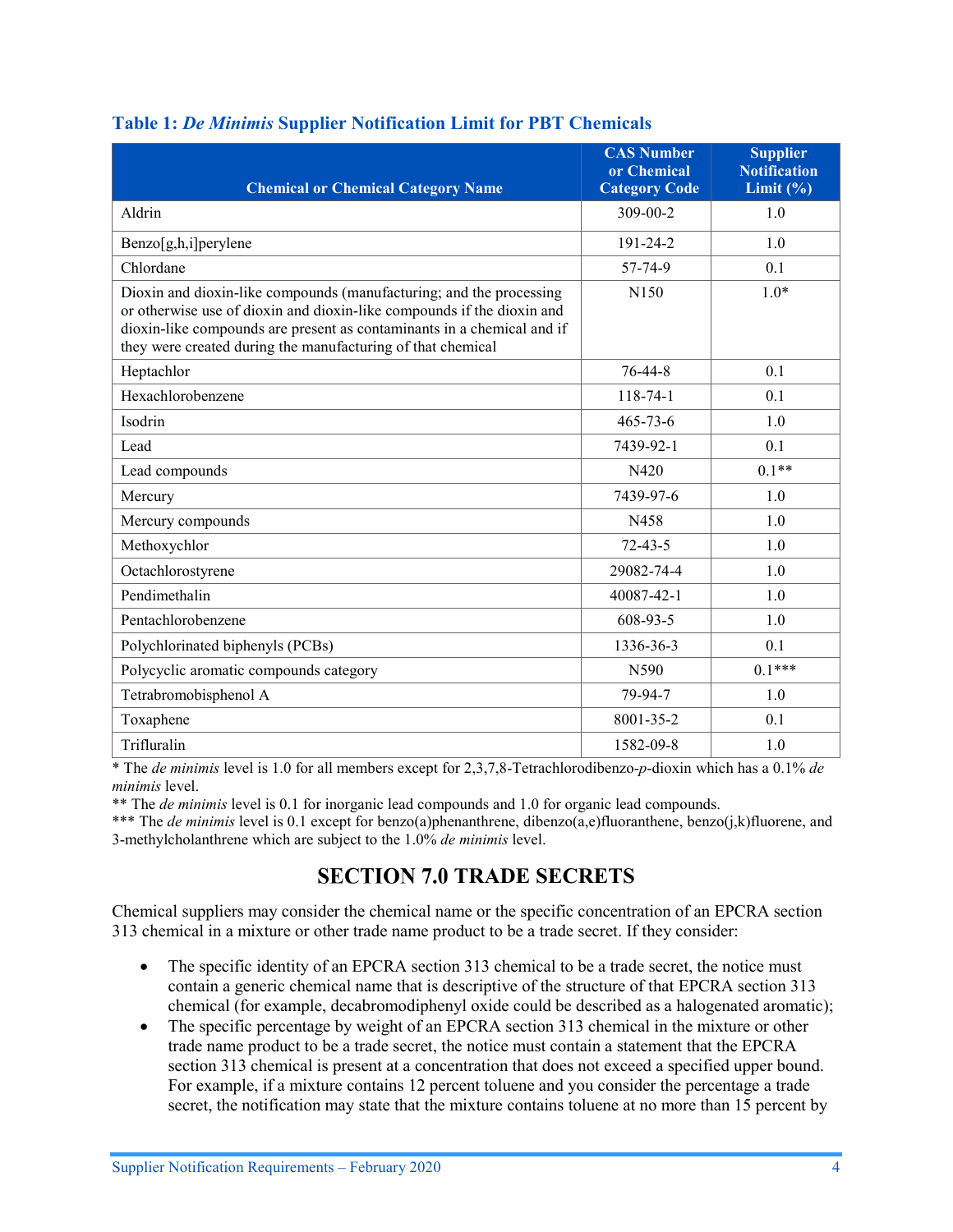weight. The upper bound value chosen must be no larger than necessary to adequately protect the trade secret.

If you claim this information to be trade secret, you must have documentation that provides the basis for your claim.

# **SECTION 8.0 RECORDKEEPING REQUIREMENTS**

<span id="page-6-0"></span>You are required to keep records of the following for three years:

- Notifications sent to recipients of your mixture or other trade name product;
- All supporting materials used to develop the notice;
- If claiming a specific EPCRA section 313 chemical identity a trade secret, you should record why the EPCRA section 313 chemical identity is considered a trade secret and the appropriateness of the generic chemical name provided in the notification; and
- If claiming a specific concentration a trade secret, you should record explanations of why a specific concentration is considered a trade secret and the basis for the upper bound concentration limit.

<span id="page-6-1"></span>Information retained under 40 CFR 372 must be readily available for inspection by EPA.

# **SECTION 9.0 SAMPLE NOTIFICATION LETTER**

January 2, 2020 Mr. Edward Burke Furniture Company of North Carolina 1000 Main Street Anytown, North Carolina 99999

Dear Mr. Burke:

This letter is to inform you that a product that we sell to you, Furniture Lacquer KXZ1390, contains one or more chemicals subject to section 313 of Emergency Planning and Community Right-to-Know Act (EPCRA). We are required to notify you of the presence of these chemicals in the product under EPCRA section 313. This law requires certain industrial facilities to report on annual emissions and other waste management of specified EPCRA section 313 chemicals and chemical categories. Our product contains:

Toluene, Chemical Abstract Service (CAS) number 108-88-3, 20 percent, and

Zinc compounds, 15 percent.

If you are unsure whether you are subject to the reporting requirements of EPCRA section 313, or need more information, call the EPA/TRI Information Center. For contact information, please see the TRI Home Page at [https://www.epa.gov/tri.](https://www.epa.gov/tri) Your other suppliers should also be notifying you about EPCRA section 313 chemicals in the mixtures and other trade name products they sell to you.

Finally, please note that if you repackage or otherwise redistribute this product to industrial customers, a notice similar to this one should be sent to those customers.

Sincerely, Emma Sinclair Sales Manager Furniture Products